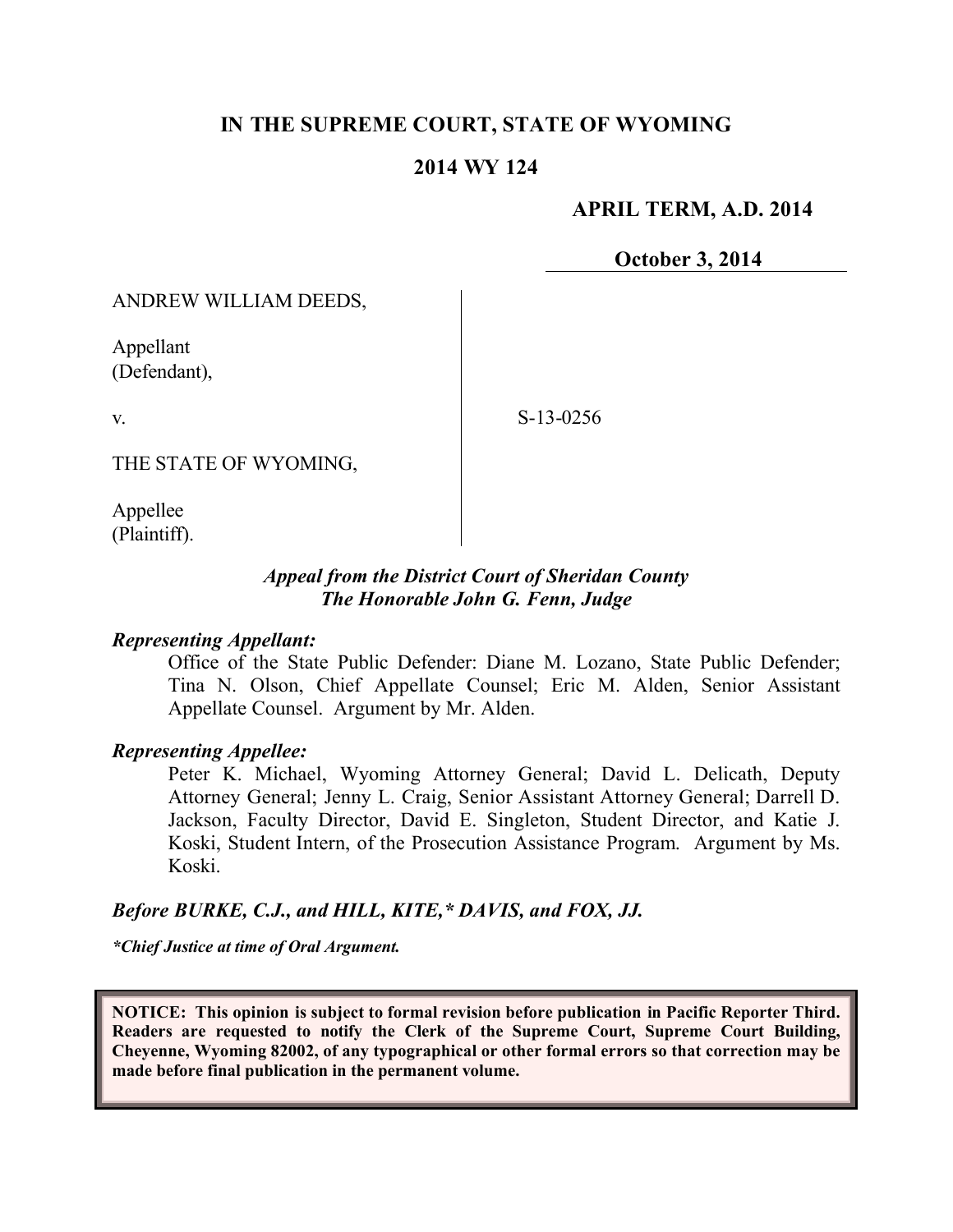### **FOX, Justice.**

[¶1] Andrew Deeds was initially charged with seven counts of first-degree sexual abuse of a minor, but entered guilty pleas to five counts of second-degree sexual abuse of a minor. The district court sentenced him to five consecutive sentences of no less than twelve years and no more than eighteen years, and ordered that Mr. Deeds be given credit for 721 days of presentence confinement, without specifying how those days should be applied to his sentence. On appeal, Mr. Deeds contends that the prosecutor breached the plea agreement and committed prosecutorial misconduct when she referred to elements of first-degree sexual abuse of a minor and presented unreliable allegations at the sentencing hearing. We affirm on those issues. We remand to the district court to specify how Mr. Deeds' presentence confinement should be applied to his sentence, in compliance with Wyoming Rule of Criminal Procedure 32(c)(2)(F).

#### *ISSUES*

[¶2] 1. Did the prosecutor breach the plea agreement when she referred at sentencing to elements of a crime to which Mr. Deeds did not plead?

2. Did the prosecutor engage in misconduct that denied Mr. Deeds due process when she referred to elements of the no-longer-charged offense at sentencing?

3. Did the prosecutor engage in misconduct that denied Mr. Deeds due process when she presented undocumented information of bragging, for the first time, during the sentencing hearing?

4. Was the sentence's reference to credit for presentence confinement sufficiently specific to comply with W.R.Cr.P.  $32(c)(2)(F)$ ?

## *FACTS*

[¶3] Andrew Deeds was charged with seven counts of first-degree sexual abuse of a minor. Wyo. Stat. Ann. § 6-2-314(a)(i) (LexisNexis 2013). The State and Mr. Deeds agreed to a plea agreement to reduce the charges to five counts of second-degree sexual abuse of a minor. Wyo. Stat. Ann.  $\S 6$ -2-315(a)(ii) (LexisNexis 2013). They also agreed that sentencing would be open to argument at the sentencing hearing. The plea agreement, which was not reduced to writing, was presented by the prosecutor and agreed to by Mr. Deeds' counsel.

> [PROSECUTOR]: This plea agreement anticipates an amendment of the charge from first degree -- or sexual abuse of a minor in the first degree to sexual abuse of a minor in the second degree, five counts of that, which is a felony,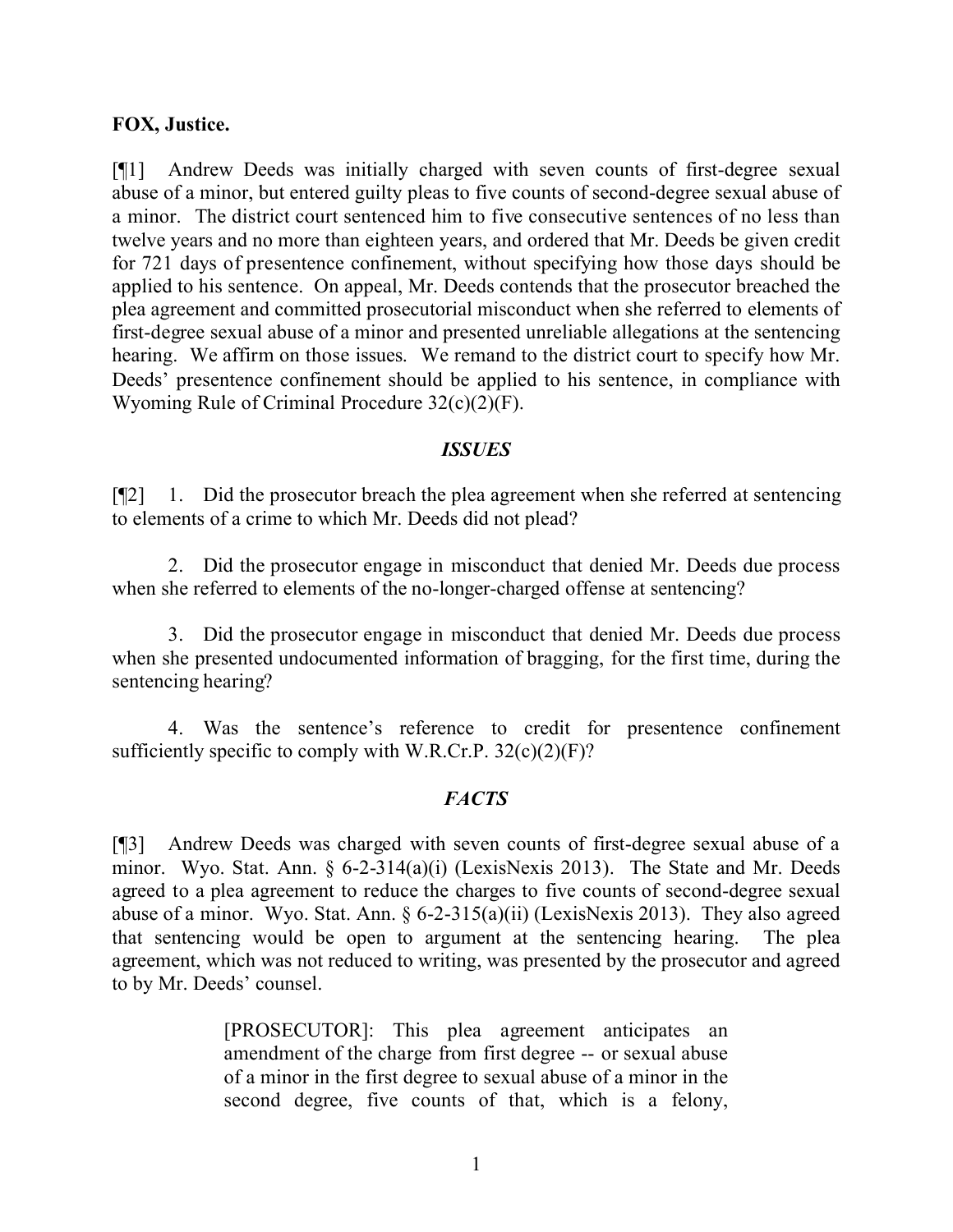punishable for not more than 20 years, and a fine of not more than \$10,000, or both, for each count. So that's basically changing it from first to second and dropping two counts, and I have the Second Amended Information for the Court.

THE COURT: Thank you.

. . . .

THE COURT: All right. Thank you. Any further terms?

[PROSECUTOR]: No, Your Honor. We'd just argue sentencing to the Court. That would be our plea agreement.

THE COURT: All right. Thank you. [Addressing defense counsel], has she accurately set forth the terms of the plea agreement?

[DEFENSE COUNSEL]: Yes, Your Honor, that's correct.

[¶4] Before accepting Mr. Deeds' guilty plea, the district court questioned him about the factual basis for it. The district court asked Mr. Deeds whether he performed sexual intercourse or digital penetration on the victim. Mr. Deeds replied that he had not, and that the contact with the victim consisted of "just primarily -- just touching."

[¶5] The district court then asked the prosecutor whether there were any additional facts pertinent to the plea agreement. The prosecutor replied, "I guess for purposes of second degree we don't need to -- but she provided information about intrusion, and he, at that time, confirmed that and confirmed that there were about ten times[.]" The district court then asked Mr. Deeds, "You talked to law enforcement after this and admitted to this conduct; is that correct?" Mr. Deeds replied, "Yes, sir." The district court then accepted the guilty pleas on all five amended charges.

[¶6] At the sentencing hearing, the district court reviewed the presentence investigation report (PSI) with both parties and asked whether there were any requested amendments. Mr. Deeds' counsel requested three changes, which, after some discussion, were accepted by the district court.

[¶7] The State called the victim's mother for a victim impact statement. In her statement to the court, she discussed taking the victim to the doctor where the victim described "her uncle having an orgasm." The mother also stated: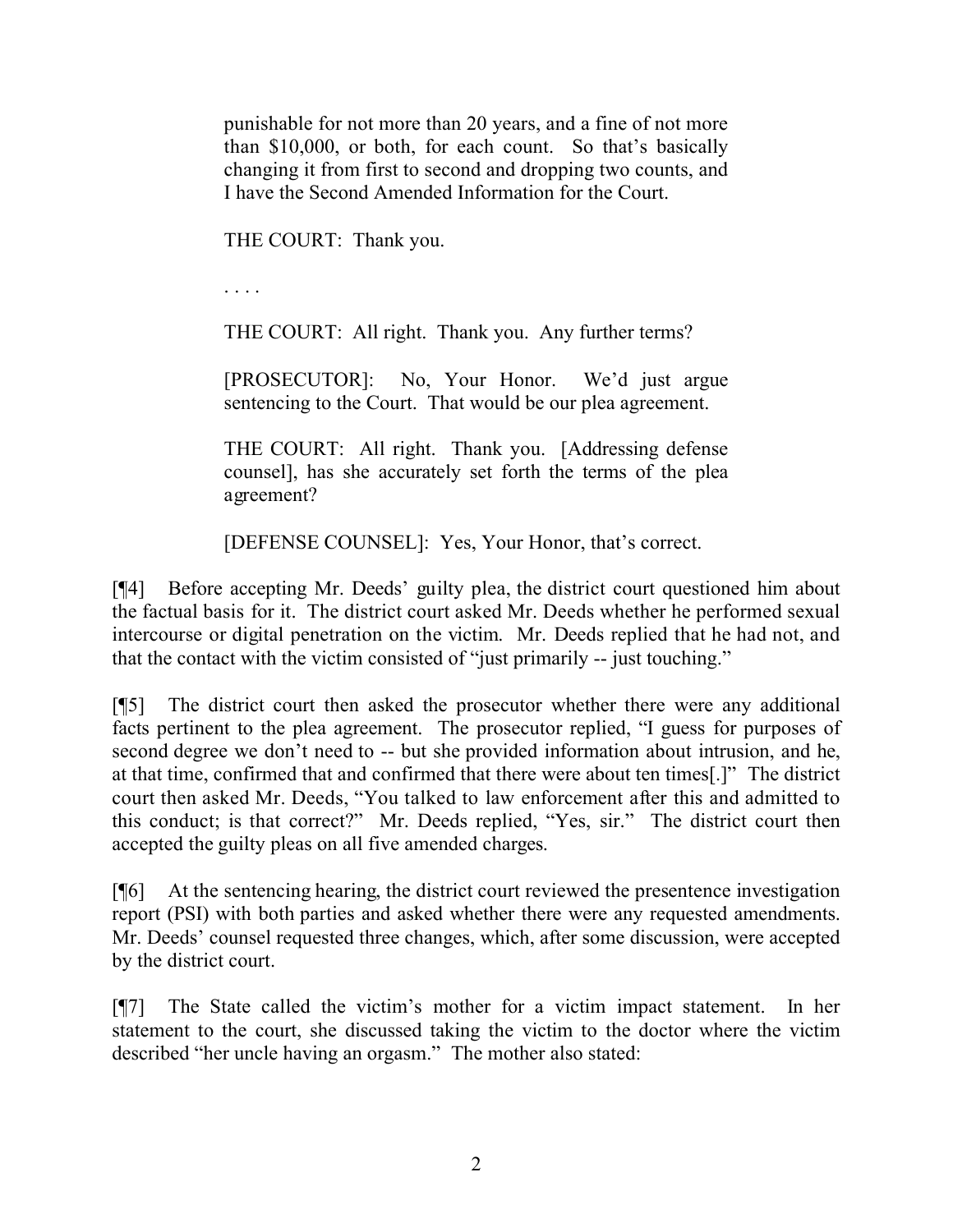Not only has he not shown any remorse, I've also learned that he brags in detail about what he's done to my daughter. He said such things as that his penis was too large ([mother] in tears), and he would have raped her more, but it hurt her too bad, and this is stuff he's bragging about in jail. . . . Please protect any future victims and please let my daughter know that the system will protect her.

[¶8] Defense counsel and the State then presented their recommendations for sentencing and the mitigating and aggravating factors. The State stressed that Mr. Deeds had actually committed sexual intrusion despite the fact that the charges had been amended to a lesser charge not requiring intrusion as an element. The prosecutor stated that Mr. Deeds had originally admitted to intrusion and his denial of such action at the change of plea hearing was evidence of his lack of responsibility. The prosecutor also noted that Mr. Deeds was bragging about his criminal actions while in prison:

> He's talked about this a lot in jail. We've been contacted by various people about his bragging about this, but the net result from that to me is that he's not sorry. He's maybe sorry he got caught, but he doesn't -- when you're bragging about it, it doesn't seem to be -- he's not grasping that he victimized somebody and this is probably going to affect her for the rest of her life.

[¶9] With regard to sentencing, the prosecution also stated:

What I -- again, what I've done is I've given this Court the ability to do -- to give the kind of treatment, which I think is very lenient treatment for a grown man having intercourse with a little girl for being sentenced to prison on one count, and then get suspended sentences on the others, to sentencing him to 20 years on each one consecutive; the Court has that leeway, everywhere from zero to a hundred years. I think somewhere more in the line of the middle of that would be appropriate, at the very least.

[¶10] Mr. Deeds' counsel then argued for reduced sentencing and increased treatment opportunities. The district court expressed reservations about the State's limited treatment options when weighed against the potential for recidivism characteristic of sexual abuse perpetrators.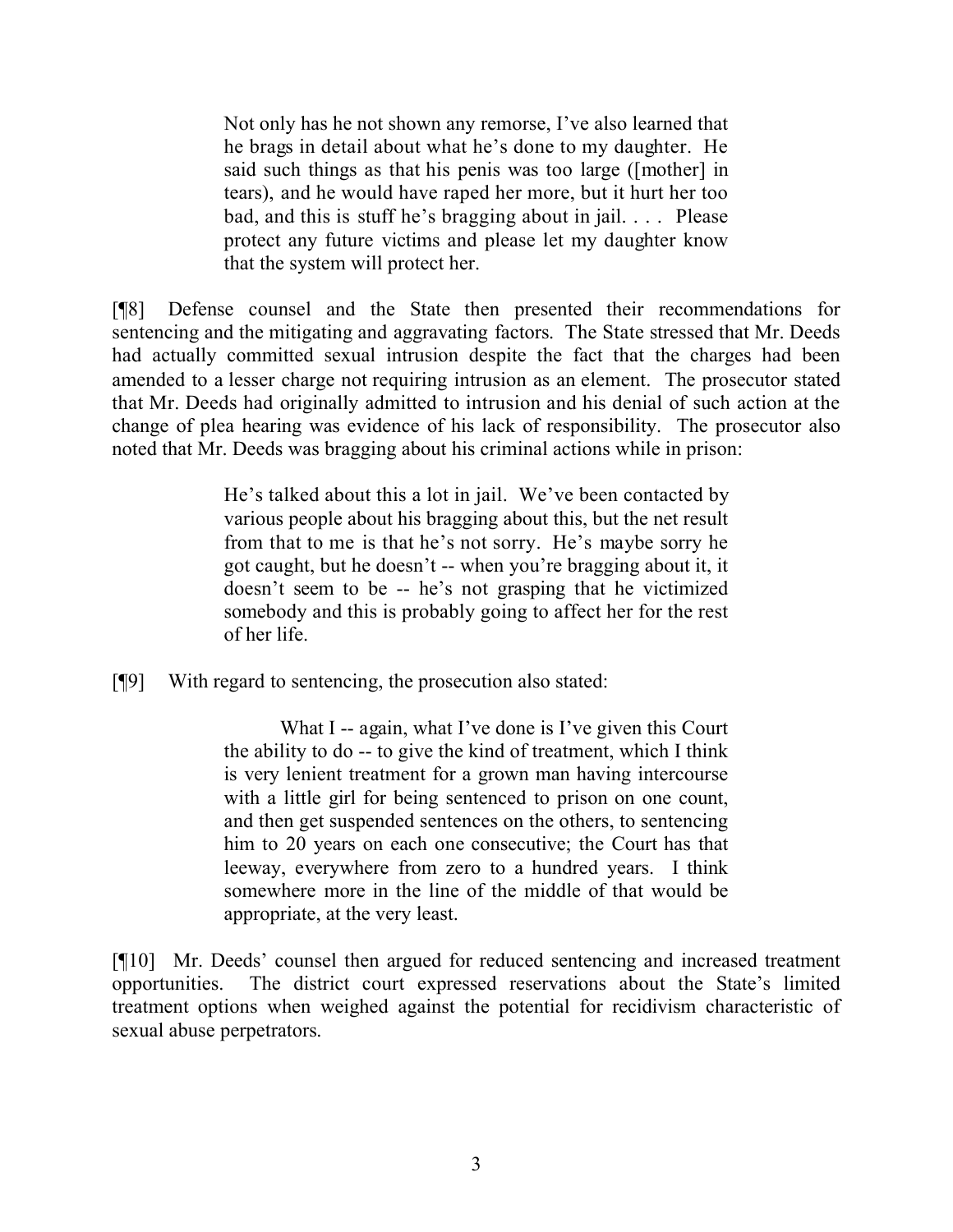[¶11] Before issuing its final judgment and sentence, the district court allowed Mr. Deeds to make a statement. Mr. Deeds did not use the opportunity to indicate acceptance of responsibility, instead rationalizing his behavior:

> Then what were the conditions or circumstances in which it or they became an involuntary problem. Another way to look at it as such is that we resort to trying to solve this problem by choosing to do something we're accustomed to or familiar with, in other words only because of the lack of apparent remedies and/or coping mechanisms that have not been so commonly introduced in our daily lives or habits.

[¶12] The district court sentenced Mr. Deeds to consecutive sentences of "not less than 12, nor more than 18 years in prison" on each of the five counts of second-degree sexual abuse of a minor. In its final Judgment and Sentence, the district court explained that "[p]robation was considered by the Court and deemed inappropriate given the charge against Defendant[,]" and "[t]hat the risk of re-offense by Defendant is high." The district court ordered that Mr. Deeds "be given credit of seven hundred twenty-one (721) days off of the minimum and maximum sentence for time served in the Sheridan County Detention Center, Sheridan, Wyoming, for pre-sentence confinement."

[¶13] Mr. Deeds timely filed this appeal.

## *DISCUSSION*

## *I. Did the prosecutor breach the plea agreement when she referred at sentencing to elements of a crime to which Mr. Deeds did not plead?*

[¶14] We apply a *de novo* standard of review to determine whether the terms of the plea agreement were breached. *Noel v. State*, 2014 WY 30, ¶ 17, 319 P.3d 134, 142 (Wyo. 2014); *Spencer v. State*, 2005 WY 105, ¶ 12, 118 P.3d 978, 982-83 (Wyo. 2005); *Ford v. State*, 2003 WY 65, ¶ 8, 69 P.3d 407, 410 (Wyo. 2003).

> A plea agreement is a contract between the defendant and the State to which the general principles of contract law are applied. When determining whether a breach of the plea agreement has occurred we: (1) examine the nature of the promise; and (2) evaluate the promise in light of the defendant's reasonable understanding of the promise at the time the plea was entered. The prosecutor must explicitly stand by the terms of any agreement; and if the State is unable to carry out the terms, the correct remedy is withdrawal of the plea. The State may not obtain the benefit of the agreement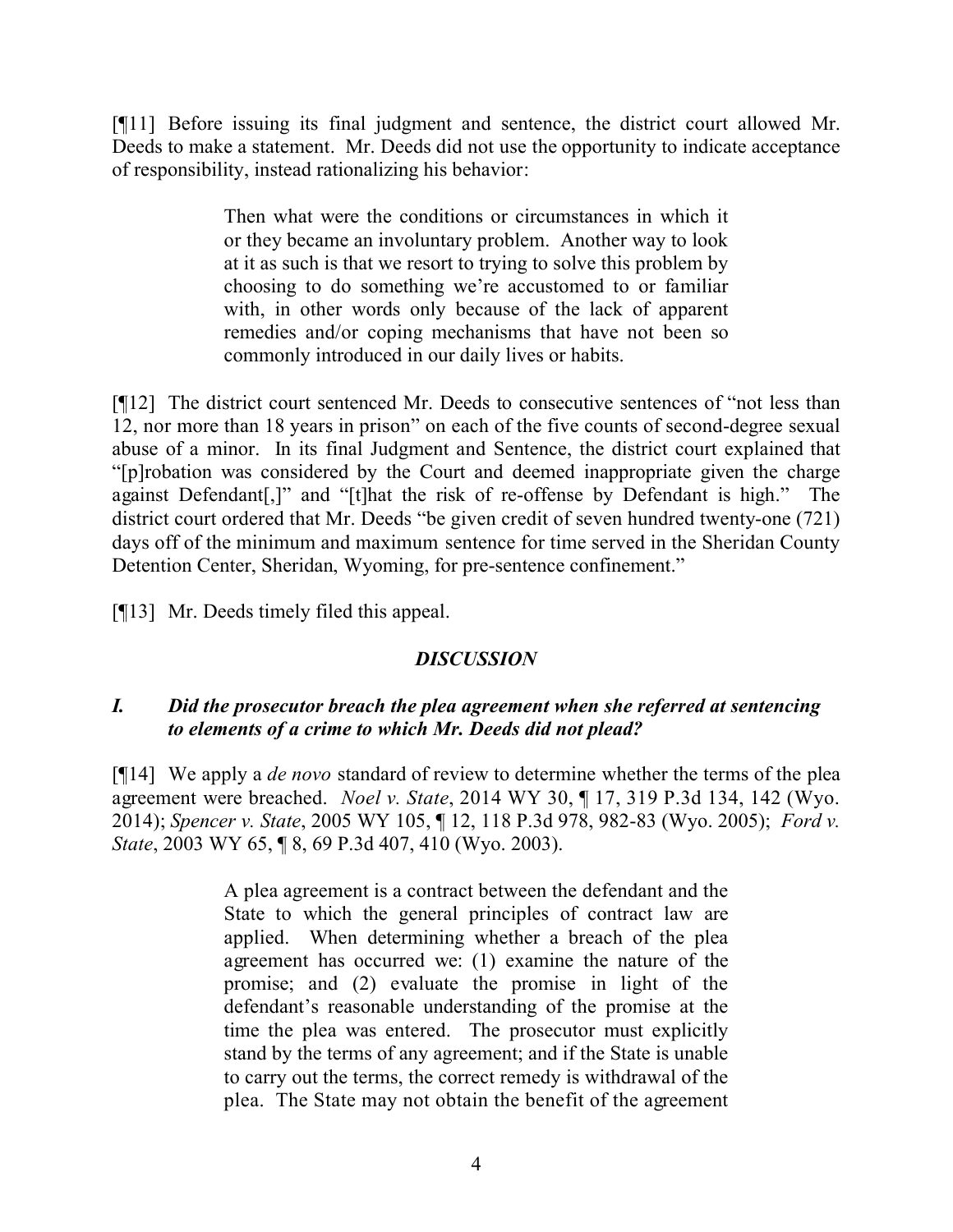and at the same time avoid its obligations without violating either the principles of fairness or the principles of contract law.

*Frederick v. State*, 2007 WY 27, ¶ 13, 151 P.3d 1136, 1141 (Wyo. 2007) (internal citations and quotation marks omitted).

[¶15] Our analysis of plea agreements is guided by principles of contract law, and therefore we must first consider the terms of the agreement between Mr. Deeds and the State. *Ford*, 2003 WY 65, ¶ 11, 69 P.3d at 410. Here, the plea agreement was never reduced to writing, and therefore this Court "look[s] to the recitation of the plea agreement given at the change of plea hearing to determine the terms of the agreement." *Id.* at  $\P$  12, 69 P.3d at 411.

[¶16] At the change of plea hearing, the State and Mr. Deeds agreed that the agreement reduced Mr. Deeds' charges from seven counts of first-degree sexual abuse of a minor to five counts of second-degree sexual abuse of a minor.<sup>1</sup>

[¶17] This Court must also consider the plea agreement "in light of the defendant's reasonable understanding of the promise at the time the plea was entered." *Ford*, 2003 WY 65,  $\P$  11, 69 P.3d at 410. Here, while both parties agreed to the "charge bargain," they did not stipulate to any terms regarding sentencing. In fact, the State made it clear, and both parties agreed, that sentencing would remain subject to argument at the sentencing hearing.

[¶18] As further evidence of Mr. Deeds' reasonable understanding of the agreement, prior to entering his guilty plea under the terms of the plea agreement, the district court judge engaged in the required allocution necessary for entry of a guilty plea. W.R.Cr.P. 11(b). The district court repeated the terms of the agreement and confirmed that Mr. Deeds understood the agreement and knew the effect of modifying the charges. The district court established a factual basis for the amended charges, and Mr. Deeds knowingly and voluntarily entered into the terms of the plea agreement.

[¶19] There was a valid and enforceable plea agreement between Mr. Deeds and the State. The agreement contained no limitation to what either Mr. Deeds or the State could argue with respect to sentencing. Accordingly, we conclude that the contract was not breached when the prosecutor referred to elements of first-degree sexual abuse of a minor at the sentencing hearing.

<sup>&</sup>lt;sup>1</sup> First-degree sexual abuse of a minor requires the element of "sexual intrusion" and carries a sentencing range of no less than twenty-five years nor more than fifty years imprisonment. Wyo. Stat. Ann. § 6-2-  $314(a)(i)$ , (c). Second-degree sexual abuse of a minor does not require intrusion and carries a maximum of twenty years imprisonment. Wyo. Stat. Ann. § 6-2-315(a)(ii), (b).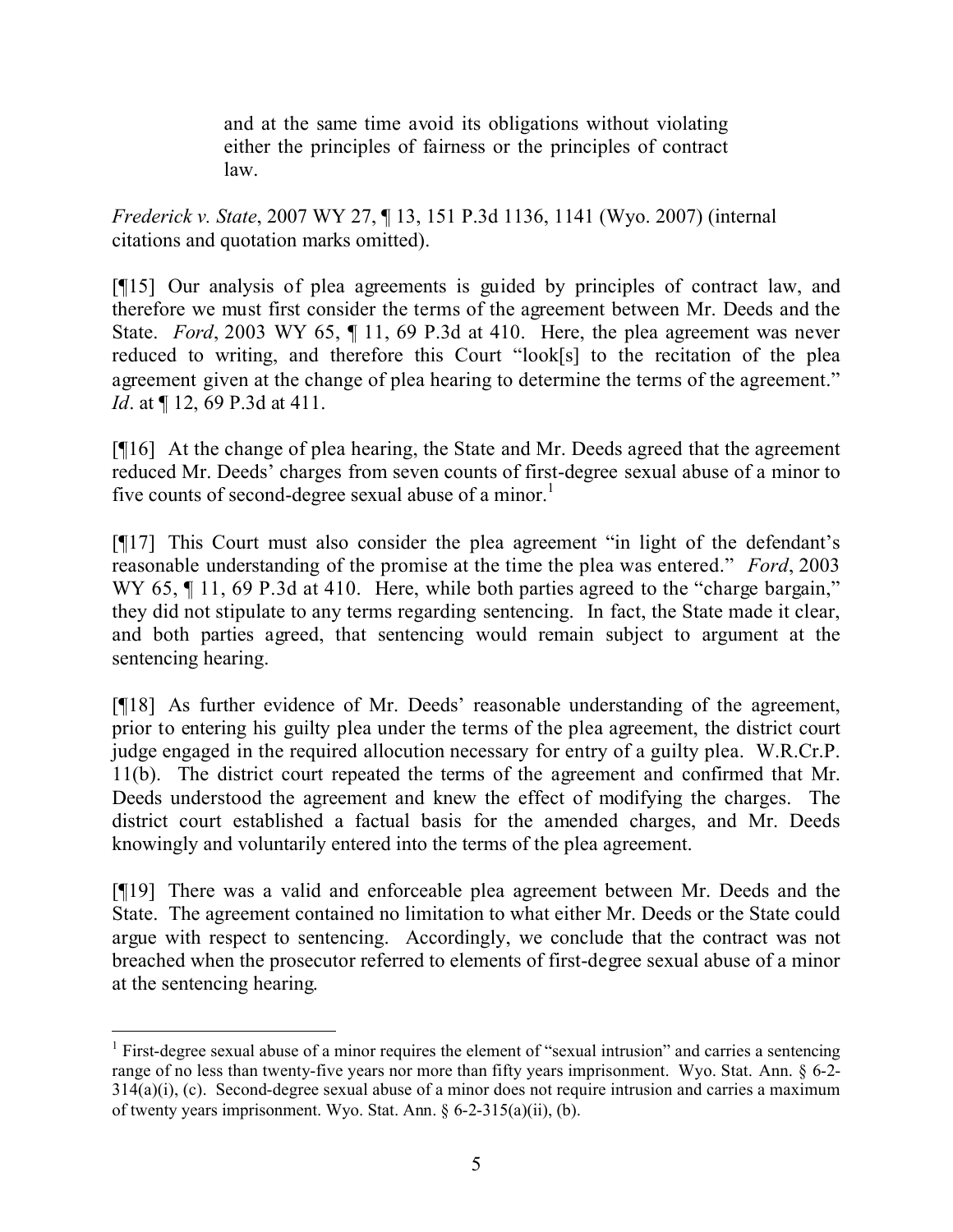## *II. Did the prosecutor engage in misconduct that denied Mr. Deeds due process when she referred to elements of the no-longer-charged offense at sentencing***?**

[¶20] Mr. Deeds argues that the prosecutor committed prosecutorial misconduct denying him due process when the State referred to the intrusion element of first-degree sexual abuse of a minor during sentencing. He claims that use of this information penalized him for a crime for which he was not convicted. We disagree with Mr. Deeds' assertions, as consideration of this information appropriately fell within the broad discretion of the sentencing judge, and the intrusion element was clearly evidenced in the PSI and victim impact testimony at sentencing.

[¶21] At his sentencing hearing, Mr. Deeds did not object to any of the information referenced by the State that he now alleges was prosecutorial misconduct. Our review of these allegations is therefore limited to plain error. *Anderson v. State*, 2014 WY 74, ¶ 40, 327 P.3d 89, 99 (Wyo. 2014) (citing *Ortiz v. State*, 2014 WY 60, ¶ 104, 326 P.3d 883, 903 (Wyo. 2014)). Plain error exists when "1) the record is clear about the incident alleged as error; 2) there was a transgression of a clear and unequivocal rule of law; and 3) the party claiming the error was denied a substantial right resulting in material prejudice." *Id.* (quoting *Schreibvogel v. State*, 2010 WY 45, ¶ 19, 228 P.3d 874, 882 (Wyo. 2010)). The appellant bears the burden of proving plain error, and "[r]eversal as a result of prosecutorial misconduct is not warranted unless a reasonable probability exists that absent the error the defendant may have enjoyed a more favorable verdict." *Ortiz*, 2014 WY 60, ¶ 104, 326 P.3d at 903.

[¶22] Sentencing judges are given broad discretion to consider a wide range of factors about the defendant when imposing sentences. *E.g*., *Joreski v. State*, 2012 WY 143, ¶ 13, 288 P.3d 413, 416 (Wyo. 2012); *Hackett v. State*, 2010 WY 90, ¶ 14, 233 P.3d 988, 992 (Wyo. 2010).

> They are free, in the exercise of their sentencing discretion, to consider victim impact statements, PSIs and other factors relating to the defendant and his crimes in imposing an appropriate sentence within the statutory range. Trial courts are permitted to consider a defendant's character when exercising their discretion to impose sentence. In evaluating character, the trial court may consider a broad range of reports and information. A defendant's cooperation with authorities and remorse for his actions are appropriate factors to be considered when imposing sentence.

*Noller v. State*, 2010 WY 30, ¶ 13, 226 P.3d 867, 871 (Wyo. 2010) (internal citations omitted).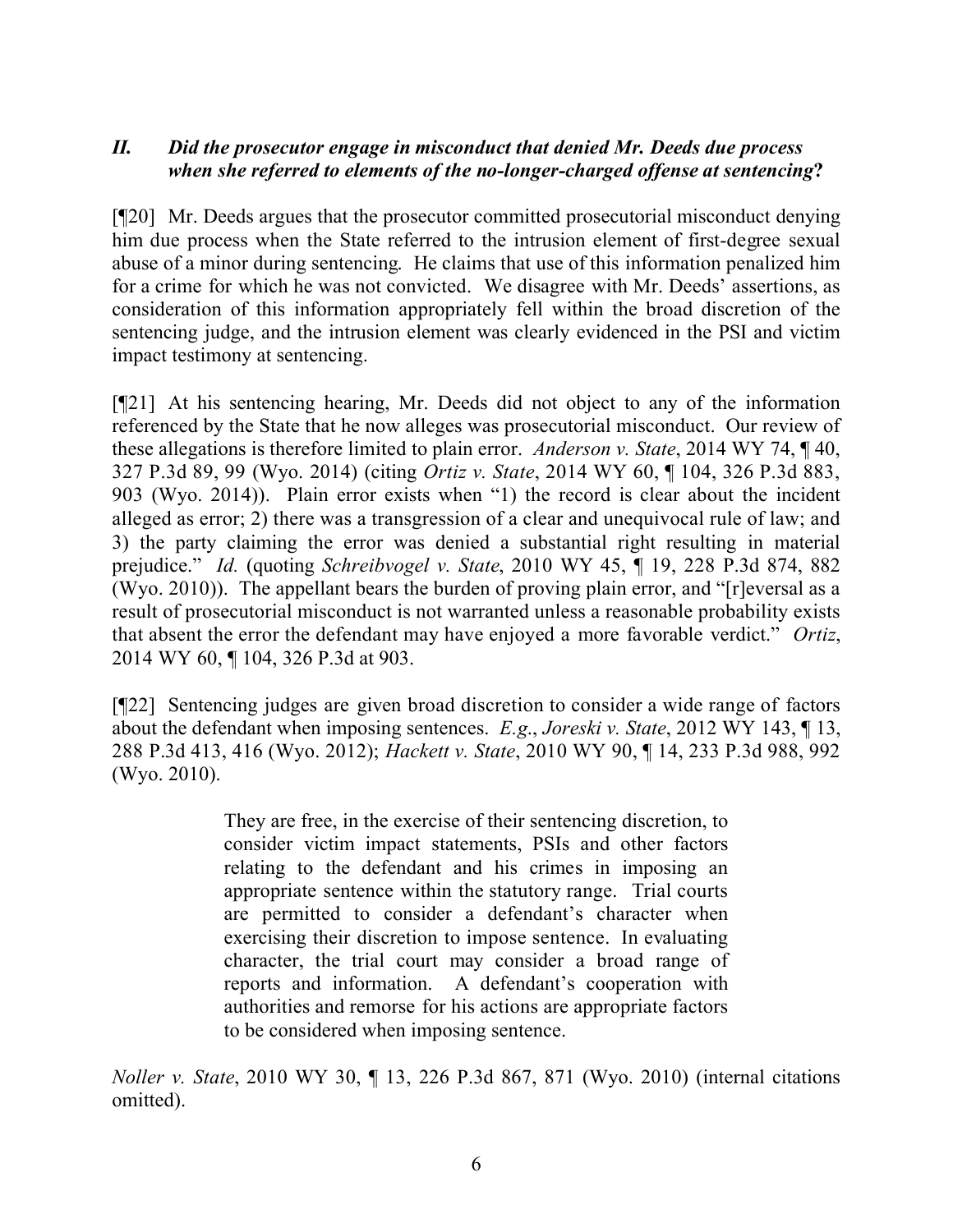[¶23] However, due process requires that a court consider only accurate information in imposing a sentence. *Magnus v. State*, 2013 WY 13, ¶ 26, 293 P.3d 459, 468 (Wyo. 2013).

> [A] sentencing decision cannot be based upon unreliable information, undocumented information, or inaccurate information. If a prosecutor brings undocumented or inaccurate allegations to the district court's attention during sentencing, he engages in misconduct. Nevertheless, a showing that inaccurate information was presented to the court will not necessarily justify a reversal; the defendant must demonstrate that the trial court relied upon the statements in sentencing to prevail.

*Id*. (quoting *Sandoval v. State*, 2009 WY 121, ¶ 8, 217 P.3d 393, 395-96 (Wyo. 2009)) (citations and internal quotation marks omitted). In order to demonstrate a due process violation in the context of sentencing, a defendant "must show a 'manifest injustice from the inclusion of the statements' and he must 'demonstrate that the trial court relied upon the statements in sentencing' him." *Doherty v. State*, 2006 WY 39, ¶ 30, 131 P.3d 963, 972 (Wyo. 2006) (quoting *Mehring v. State*, 860 P.2d 1101, 1117 (Wyo. 1993)).

[¶24] The district court began the sentencing hearing by reviewing the PSI with both parties, who had received the report prior to the hearing. W.R.Cr.P. 32(a)(3) ("The court shall afford the defendant and the defendant's counsel an opportunity to comment on the report and, in the discretion of the court, to introduce testimony or other information relating to any alleged factual inaccuracy contained in it.").

[¶25] The PSI included an affidavit of probable cause which stated that "[o]n other occasions, [Mr. Deeds] would put his 'privates' in [the victim's] 'privates'. . . . [Mr. Deeds] advised that on about ten occasions, he put [h]is erect penis in [the victim's] vagina. Additionally, he advised that on about ten occasions he digitally penetrated [the victim's] vagina." The PSI also contained a victim impact statement in which the mother of the victim stated, "I sat in the Doctor appt. and listened as my young daughter described what her uncle having a orgasim [sic] looked like and how much it hurt when he would stick it in her and move her back and forth on him until 'white stuff would come out all over his belly.'"

[¶26] Though Mr. Deeds requested several changes to the PSI, he did not address any of this information. "We specifically determine that filed reports and information are evidence for the exercise of sentencing discretion, subject only to rights of the convicted individual to deny, dispute or disprove." *Christy v. State*, 731 P.2d 1204, 1207-08 (Wyo. 1987). Furthermore, "the district court may consider uncharged crimes and other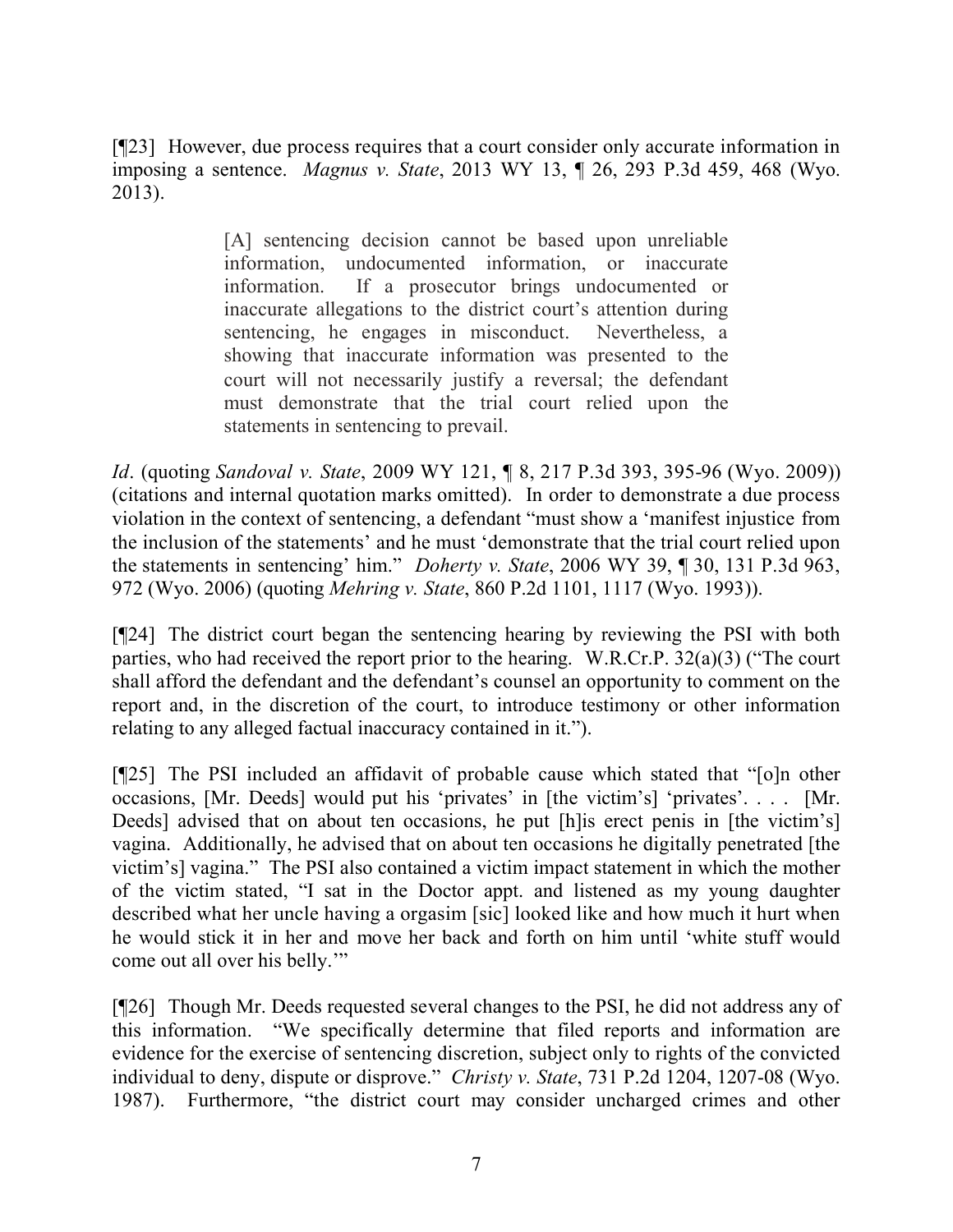evidence from the PSI so long as the defendant is allowed the opportunity to deny, dispute, or disprove such evidence[.]" *Bitz v. State*, 2003 WY 140, ¶ 23, 78 P.3d 257, 263 (Wyo. 2003); *Smallwood v. State*, 771 P.2d 798, 802 (Wyo. 1989) ("[T]he record clearly shows that the information before the sentencing judge . . . had been disclosed to appellant, and he was given opportunity to respond."). Mr. Deeds was allowed that opportunity and did not take it.

> A criminal defendant has both the constitutionally protected and rule-provided individual right of allocution, and the further opportunity to deny or contest presentence investigation data or to submit information in mitigation before the sentence is rendered. Not only is this a right for counsel to contest questioned information in the sentencing process, but it is also a responsibility. In the absence of denial or objection by defendant, the court can rely on presentence reports, medical evaluation resulting from sexcrime commitment, or other information, including trial testimony, as available in the file and otherwise uncontroverted, involving the events of the crime or relating to the character of the defendant.

*Christy*, 731 P.2d at 1207 (citing *Hicklin v. State*, 535 P.2d 743 (Wyo. 1975)).

[¶27] The intrusion evidence was not presented for the first time at sentencing, but was clearly included in the PSI, which included the probable cause affidavit and the victim impact testimony provided by the victim's mother. These multiple uncontested sources in the PSI referring to intrusion are strong indicia of the reliability of such information. Mr. Deeds made no attempt to prevent this evidence from entering the record available to the sentencing judge, though he had the opportunity to do so. Accordingly, the inclusion of such information during sentencing did not constitute a manifest injustice and Mr. Deeds was not denied due process. The district court judge was entitled to presume the accuracy of such information, and use that information in sentencing Mr. Deeds. We conclude that with respect to any references to intrusion made by the prosecutor at sentencing there was no transgression of a clear and unequivocal rule of law, and therefore we find no plain error.

## *III. Did the prosecutor engage in misconduct that denied Mr. Deeds due process when she presented undocumented information of bragging, for the first time, during sentencing?*

[¶28] Mr. Deeds also alleges prosecutorial misconduct that denied him due process when the prosecutor presented information to the district court that Mr. Deeds was bragging about his exploitation of the minor victim while in jail. This information was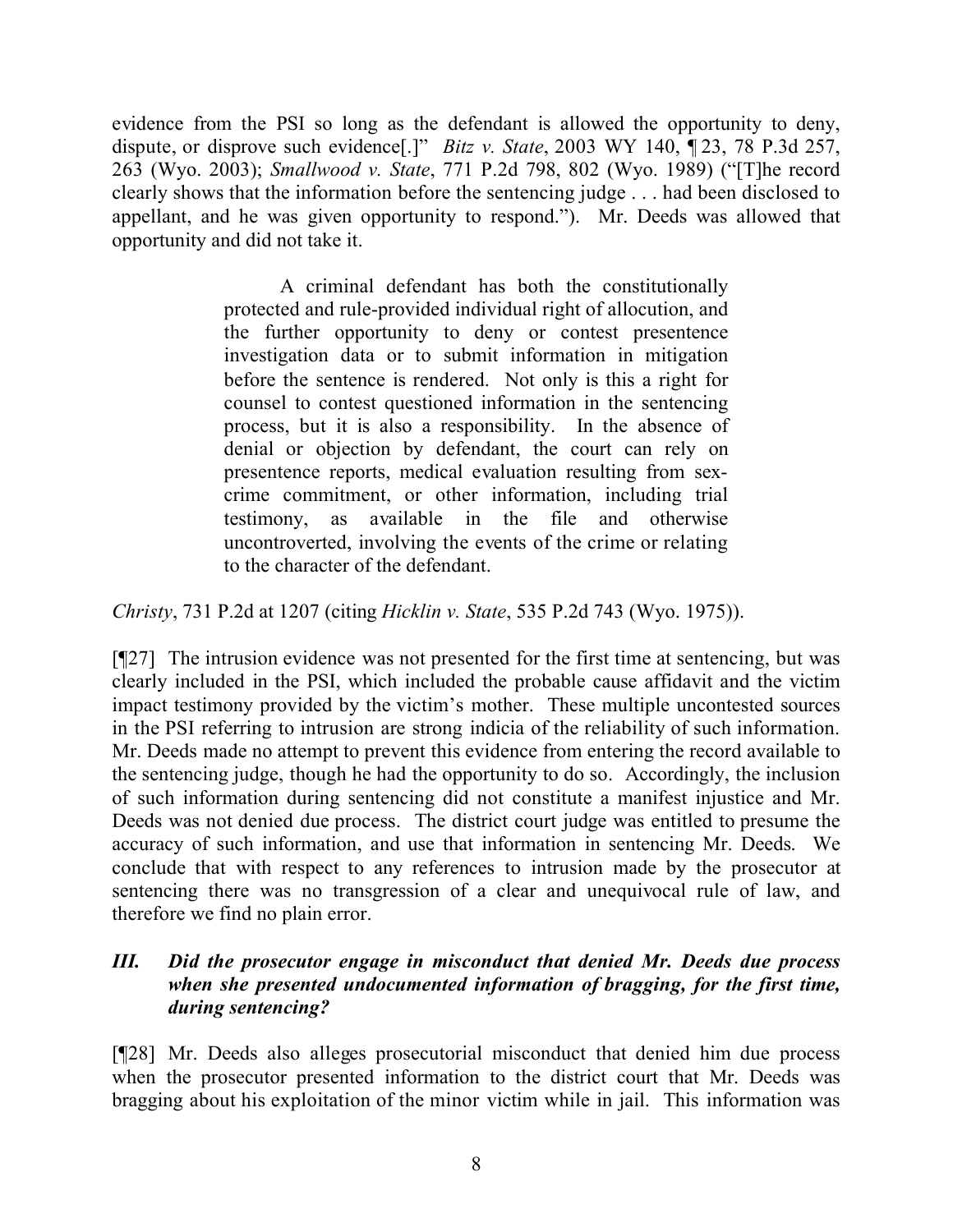first conveyed by the victim's mother in her victim impact testimony given at the sentencing hearing, and then relied upon by the prosecutor in her sentencing argument. Mr. Deeds failed to object to the use of this information and therefore we review for plain error. *Anderson*, 2014 WY 74, ¶ 40, 327 P.3d at 99.

[¶29] Our law is clear that a sentencing judge has broad discretion to consider a wide range of factors about a defendant when imposing a sentence. *E.g*., *Joreski*, 2012 WY 143, ¶ 13, 288 P.3d at 416; *Hackett*, 2010 WY 90, ¶ 14, 233 P.3d at 992. Within this broad discretion, "[a]ny victim impact statement submitted to the court . . . shall be among the factors considered by the court in determining the sentence to be imposed upon the defendant[.]" Wyo. Stat. Ann. § 7-21-103(b) (LexisNexis 2013). Though Wyo. Stat. Ann. § 7-21-103(b) gives broad discretion to the sentencing judge to consider any victim impact statements, due process precludes the district court from basing a sentencing decision on "unreliable information, undocumented information, or inaccurate information." *Schaeffer v. State*, 2012 WY 9, ¶ 53, 268 P.3d 1045, 1062 (Wyo. 2012) (quoting *Hubbard v. State*, 2008 WY 12, ¶ 24, 175 P.3d 625, 630 (Wyo. 2008)); *Manes*, 2004 WY 70, ¶ 13, 92 P.3d at 293; *DeLoge*, 2002 WY 155, ¶ 13, 55 P.3d at 1239. "To demonstrate a violation of this right, [the defendant] must show a 'manifest injustice from the inclusion of the statements' and he must 'demonstrate that the trial court relied upon the statements in sentencing' him." *Doherty*, 2006 WY 39, ¶ 30, 131 P.3d at 972 (quoting *Mehring*, 860 P.2d at 1117).

[¶30] Although Wyoming's hearsay rule, W.R.E. 802, does not apply to sentencing, *Johnson v. State*, 790 P.2d 231, 235 (Wyo. 1990), due process nevertheless requires some assurance that the information relied upon is accurate. *Peden v. State*, 2006 WY 26, ¶ 12, 129 P.3d 869, 872-73 (Wyo. 2006) ("It is also worth noting that the rules of evidence do not apply in this context and that [a]s it pertains to hearsay information, due process requires that the information used have some minimal indicium of reliability beyond mere allegation.") (internal citations and quotation marks omitted)). With this in mind, we must consider whether the bragging information presented during the sentencing hearing is sufficiently reliable.

[¶31] In *Magnu*s, the appellant challenged the introduction of a memorandum filed by the State to support its recommendation for maximum sentencing. *Magnus*, 2013 WY 13, ¶ 10, 293 P.3d at 463-64. Mr. Magnus argued there was prosecutorial misconduct because the memorandum's allegations were undocumented and evidence of the allegations was never presented at trial, nor was he ever charged with the crimes. *Id*. at ¶ 27, 293 P.3d at 468. In resolving this issue, we first acknowledged that a sentencing court may,

> go beyond the record to consider the defendant's past conduct and activities including evidence of crimes for which charges were filed but no conviction resulted. The scope of the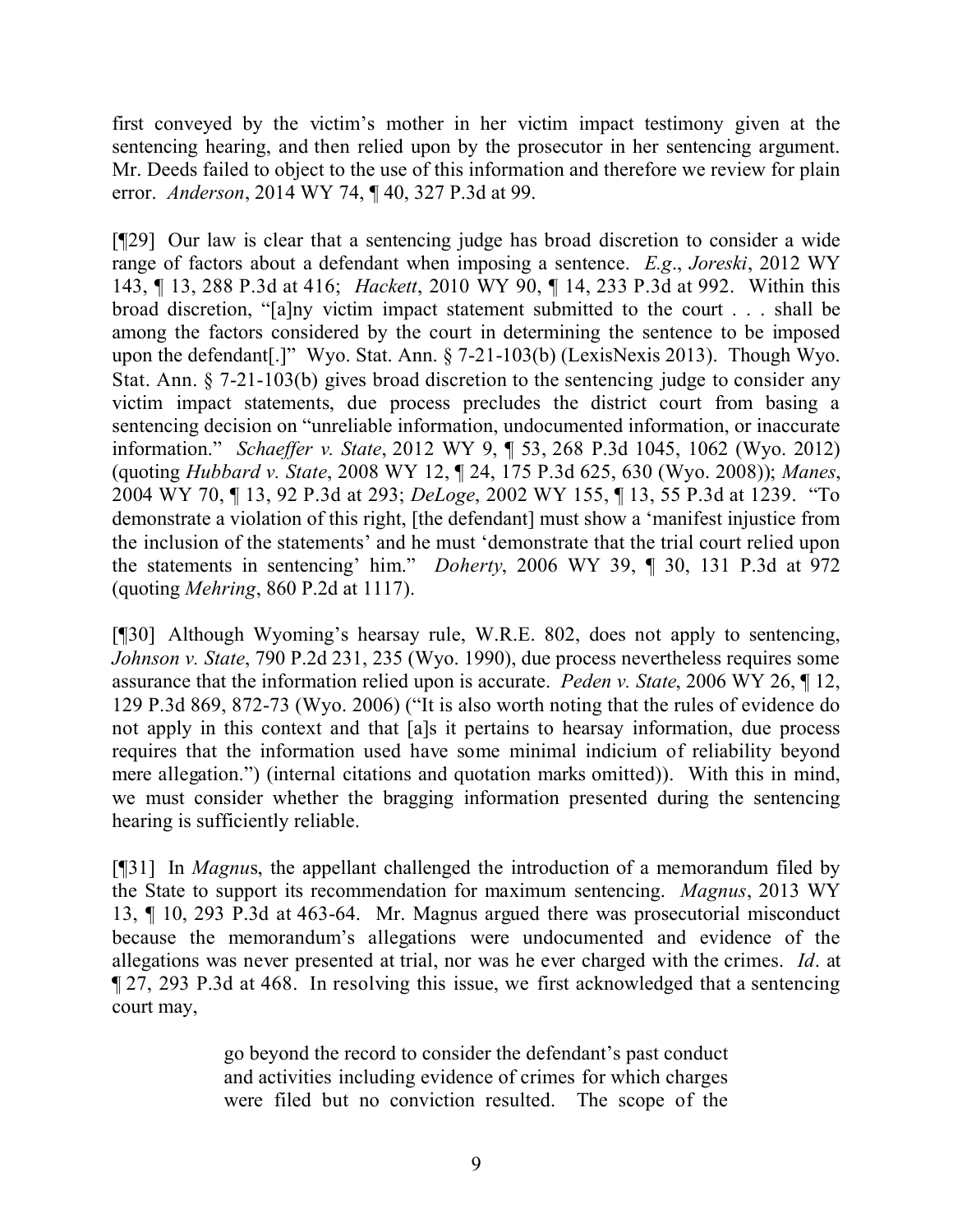inquiry may include the factual basis of dismissed charges as well as hearsay reports implicating the defendant in other crimes if such reports are deemed sufficiently reliable.

*Id*. at ¶ 28, 293 P.3d at 468-69 (quoting *Capellen v. State*, 2007 WY 107, ¶ 16, 161 P.3d 1076, 1080 (Wyo. 2007)) (internal quotation marks omitted).

[¶32] We concluded that the allegations in the memorandum were sufficiently reliable because they were based on reliable documentation, notably specific banking account numbers, and time periods. *Id*. at ¶ 29, 293 P.3d at 469.

[¶33] In *Peden*, we considered a challenge to the reliability of an officer's testimony at the sentencing hearing that was not contained in the PSI.<sup>2</sup> The testimony involved taped phone calls made by a confidential informant during a 2001 investigation into drug trafficking in Campbell County, Wyoming. *Id*. at ¶ 4, 129 P.3d at 870. The officer identified the appellant in a series of phone calls that culminated in a \$2,500 drug transaction between the informant and appellant. *Id*. Mr. Peden claimed that there was "no identification" of his voice because the officer never listened to the tapes, the voice recording was never tested, the tapes were not played at the sentencing hearing, and the informant did not testify at the sentencing hearing. *Id*. at ¶ 11, 129 P.3d at 872. After considering the entire record, we found the testimony sufficiently reliable because the officer had significant contact with the informant throughout the course of the 2001 investigation and it was reasonable for him to trust that the informant knew the appellant was the other party to the transaction. Additionally, we found several objective facts corroborating the officer's testimony such as identification of the appellant's familial relatives in the transcript of the tapes, and the fact that appellant had pled guilty to a felony drug charge in South Dakota that was also a part of the 2001 investigation. *Id*. at ¶ 13, 129 P.3d at 873.

[¶34] In contrast to *Magnus* and *Peden*, here there is no reliable documentation supporting the bragging allegations other than the hearsay testimony of the mother. Without any further support, the allegations of Mr. Deeds' bragging are not sufficiently reliable to satisfy due process.

[¶35] The lack of reliability is compounded by the fact that Mr. Deeds was given no notice of the information. Our review of the record indicates that the bragging information was never presented in the mother's earlier written victim impact statement which was attached to the PSI. Instead, it was presented for the first time in the oral victim impact statement given by the victim's mother during the sentencing hearing.

 <sup>2</sup> While the information was not included in the PSI, the prosecutor had discussed the nature of the testimony with the appellant's trial counsel prior to the sentencing hearing. *Peden*, 2006 WY 26, ¶ 4, 129 P.3d at 870 n.1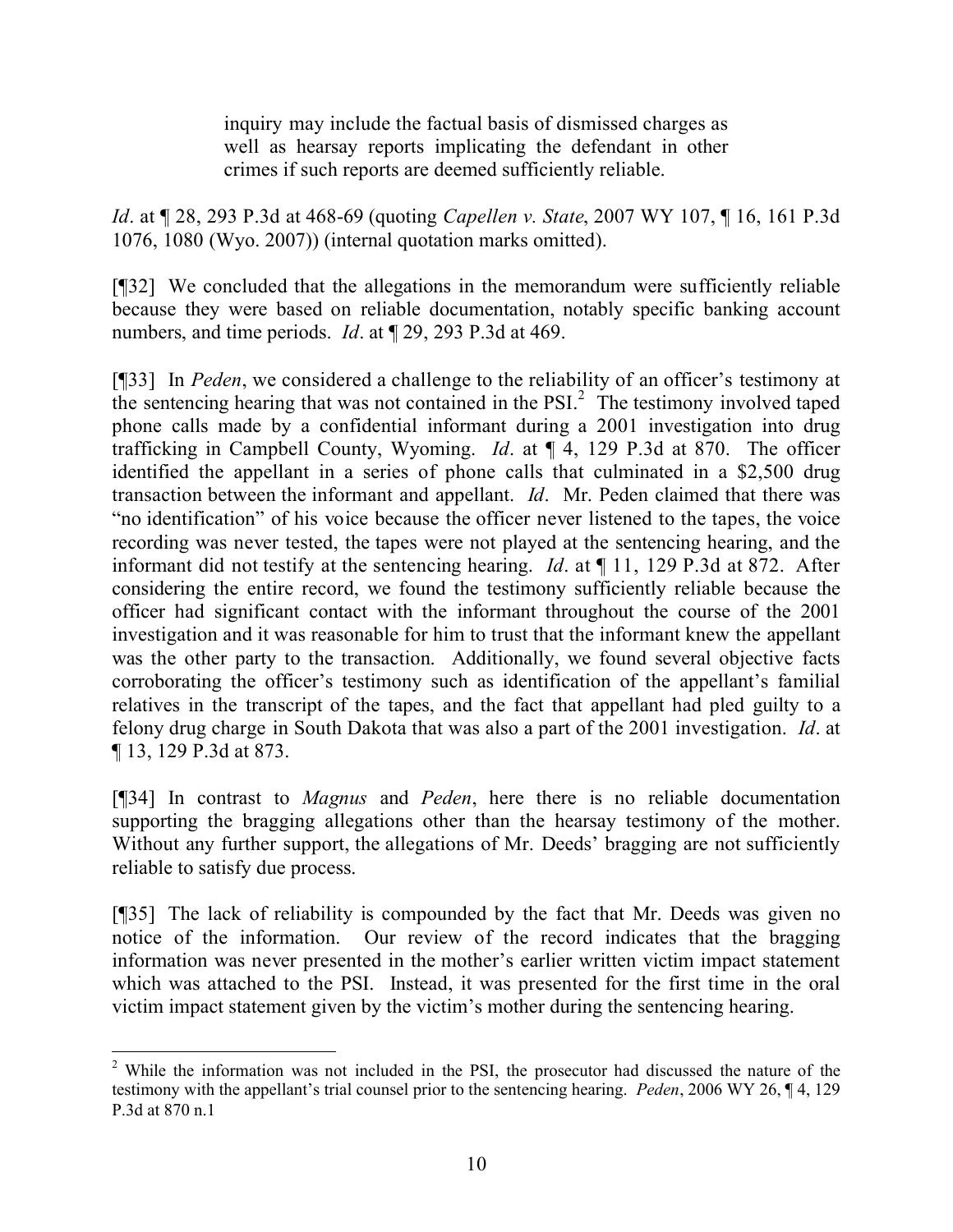[¶36] Because the bragging information was undocumented in the record leading up to sentencing, and was presented for the first time during sentencing without adequate notice and little opportunity to challenge, the inclusion of this information in sentencing constitutes a manifest injustice. *Doherty*, 2006 WY 39, ¶ 30, 131 P.3d at 972.

[¶37] Nevertheless, the second prong necessary for proving a due process violation in sentencing requires that Mr. Deeds show that the trial court relied upon the bragging information in sentencing him. *Id*. Neither the record nor the final Judgment and Sentence contain any indication that the district court relied on the bragging evidence as a factual basis for its final judgment or sentence. The bragging information might have been relevant to whether Mr. Deeds accepted responsibility for his actions; however, there was ample support on that factor from other sources. The probation/parole agent noted in the PSI, "[b]ecause of [Mr. Deeds'] failure to take full responsibility, the victim continues to be re-victimized by family members," and "[Mr. Deeds'] lack of responsibility is also concerning." Furthermore, when given the opportunity to make his own statement at the sentencing hearing, Mr. Deeds presented only obtuse rationalizations of his behavior.

[¶38] Mr. Deeds pled guilty to five counts of second-degree sexual abuse of a minor, and he was sentenced within the statutorily recommended range for those violations. Considering these uncontested facts supporting the statutorily permissible sentencing range imposed on Mr. Deeds, and in the absence of any indication of reliance upon the bragging information by the sentencing court, we find no due process violation and no transgression of a clear and unequivocal rule of law. Accordingly, we affirm on this issue.

# *IV. Was the sentence's reference to credit for presentence confinement sufficiently specific to comply with W.R.Cr.P. 32(c)(2)(F)?*

[¶39] Mr. Deeds' final argument requires interpretation of W.R.Cr.P. 32(c)(2)(F), a question of law which we review *de novo*. *Weidt v. State*, 2013 WY 143, ¶ 21, 312 P.3d 1035, 1040 (Wyo. 2013); *Kelly v. Kilts*, 2010 WY 151, ¶ 9, 243 P.3d 947, 950 (Wyo. 2010) (citing *Busch v. Horton Automatics, Inc*., 2008 WY 140, ¶ 13, 196 P.3d 787, 790 (Wyo. 2008)).

 $[$ [[40] Rule 32(c)(2)(F) requires that final sentences must "[s]tate the extent to which credit for presentence confinement is to be given for each sentenced offense." Mr. Deeds' Judgment and Sentence, issued in writing, and signed by the district court judge, stated "that Defendant be given credit of seven hundred twenty-one (721) days off the minimum and maximum sentence for time served in the Sheridan County Detention Center, Sheridan, Wyoming, for pre-sentence confinement." This statement does not clearly state whether Mr. Deeds' presentence confinement credit should be applied to one